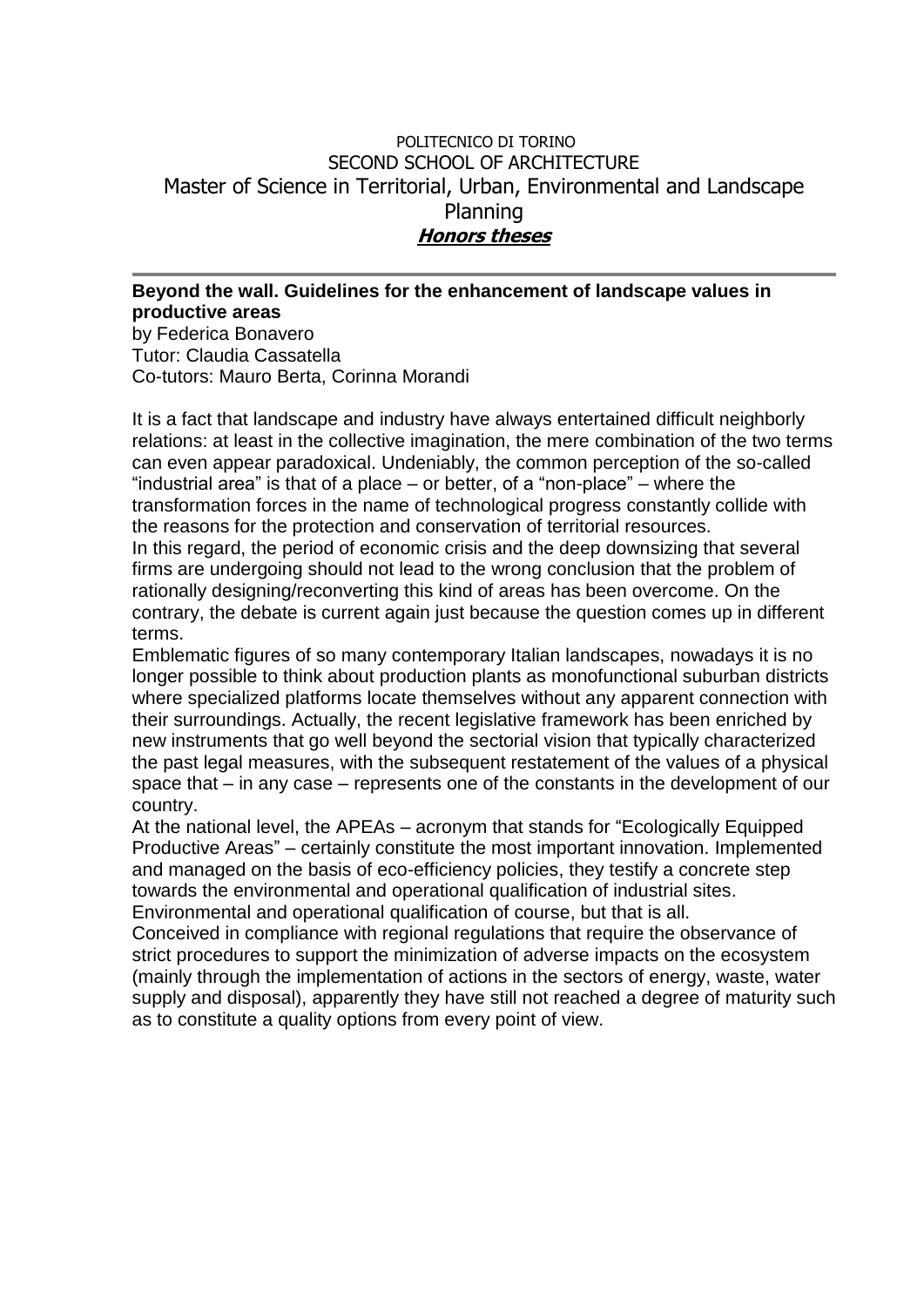While a lot has been written – and sometimes even experienced – about the benefits that these sites would be able to provide in the perspective of environmental friendliness, also in the case of APEAs one cannot but point out that the theories concerning the new profiles that the "factory" is taking in practice clash with a very low sensitivity about the positive role that their landscape qualification might have. The accumulated delay has therefore suggested the need to proceed with the drafting of Guidelines, which at the same time integrate with the already existing documents and fall outside simple ecological components to encompass those functional, social and aesthetic too.



*CASE STUDY - Research method. From top to bottom, and from left to right: territorial framework at the scale of wide context and close surroundings; project overview at the scale of area of intervention and urban sections*

After a phase of literature review – both Italian and foreign – and the selection of specific case studies worthy of being analyzed as best practices, lessons learned have then been merged into a checklist proposal that follows the famous LEED for Neighborhood Development evaluation method.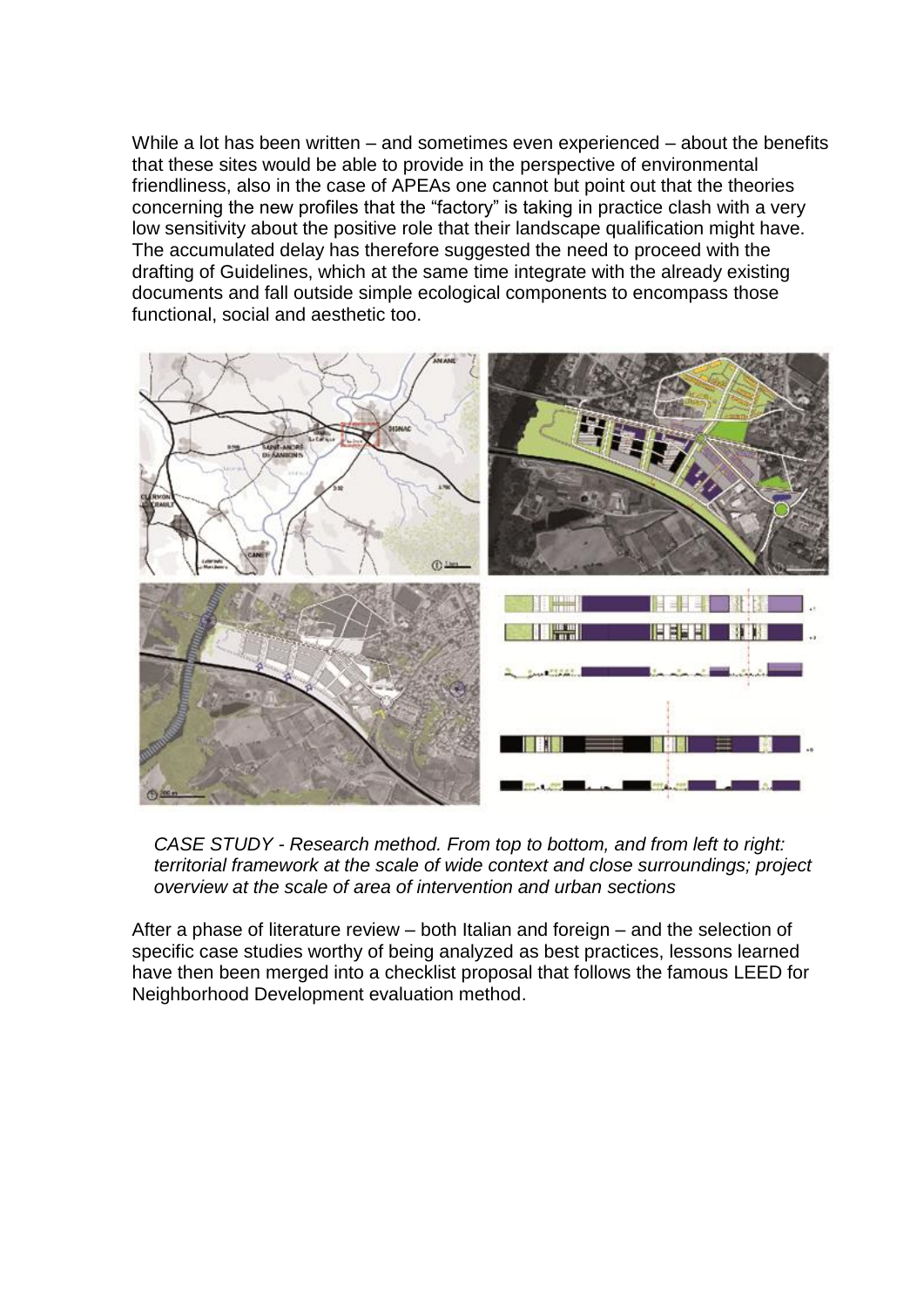

*GUIDELINES - Checklist proposal. Distinction between a minimum acceptable (black points) and a maximum obtainable (black + grey points) score in the two different usage scenarios and according to four "Landscape quality objectives", that are 1. Urban usability and permeability; 2. Environmental sustainability and connectivity; 3. Visual continuity and sensitivity; 4. Formal identity and specificity*

Through the progressive definition of "quality objectives", "performance requirements" and "intervention criteria", the final chapter of the thesis is structured in a series of thematic sheets, which should be used by a hypothetical operator in order to consciously and effectively choose among the "design options" available at the various scales of action. Devised as a real decision support tool, they are organized according to alternative scenarios – namely scenarios where it is possible to distinguish the recommended solutions, from those that may be only acceptable or totally unacceptable – offering a sort of illustrated catalogue where elementary sketches address the need to represent – depending on the single situation – phenomena catchable only with a close look or transformations that influence a whole territory.